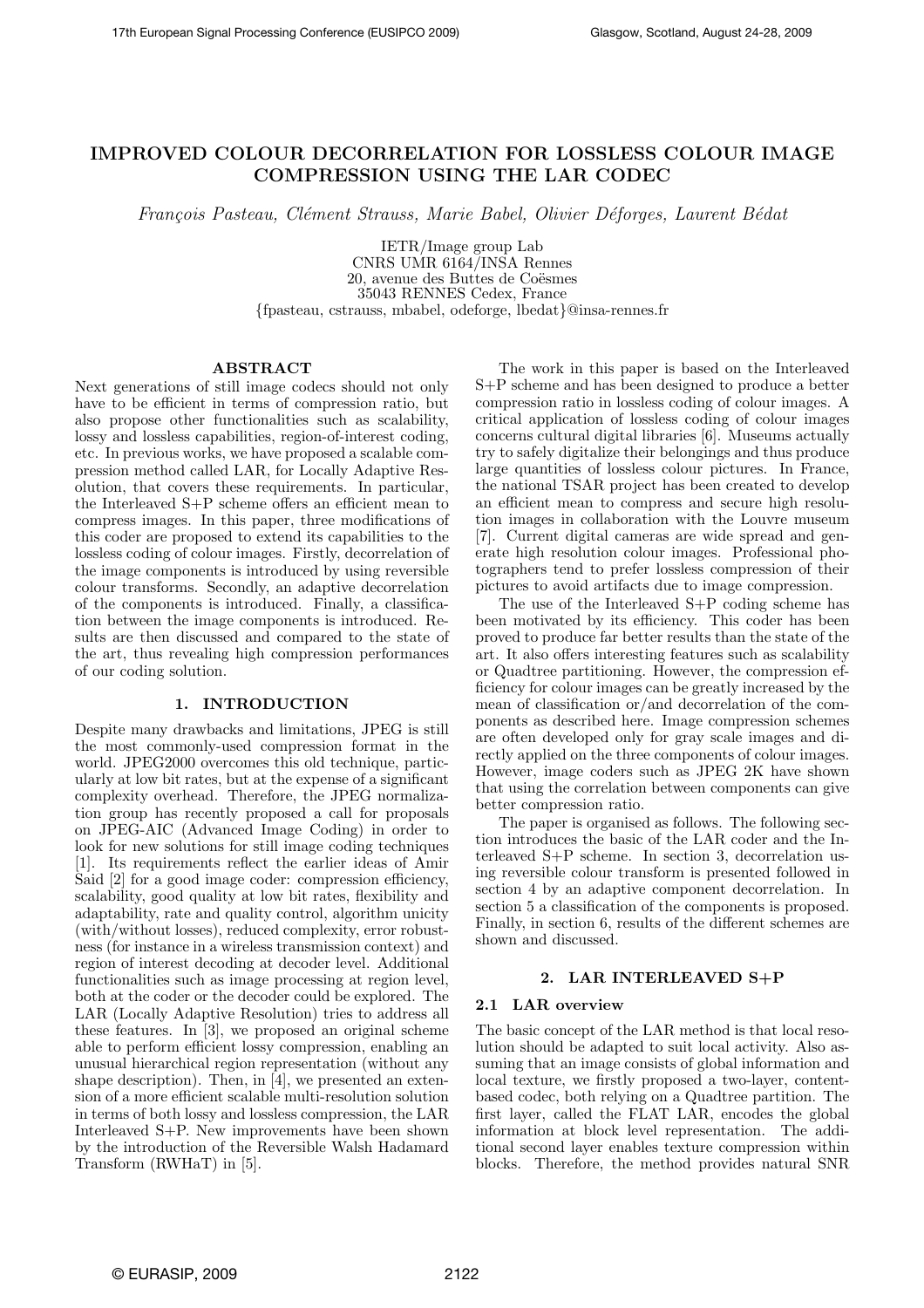scalability. The block sizes are estimated through a local morphological gradient. The direct consequence is that the smallest blocks are located round the edges whereas large blocks map homogeneous areas. This being so, the main feature of the FLAT coder consists of preserving contours while smoothing homogeneous parts of the image. This characteristic is also exploited to get a free hierarchical region representation: from the low bit-rate image compressed by the FLAT LAR, both coder and decoder can perform a segmentation process by iteratively merging blocks into regions. A direct application is then Region Of Interest (ROI) enhancement, by first selecting regions at coder or decoder and enabling second layer coding only for the relevant blocks.

In order to obtain higher image quality, the texture (whole error image) can be encoded by the second layer called spectral coder that uses a DCT adaptive blocksize approach. The use of adapted square size allows a content-based scalable encoding scheme: for example, edge enhancement can be made by only transmitting the AC coefficients of small blocks.

#### 2.2 Interleaved S+P

To perform the decorrelation of the picture, the interleaved S+P scheme is used. The S+P transform (S $transform + Prediction$  is based on the 1D S-transform applied on the 2 vectors formed by 2 diagonally adjacent pixels in a  $2x2$  block as depicted in figure 1. Let  $z_0$  and  $z_1$  denote the S-transformed coefficients and  $(u_0, u_1)$  be the couple of values, we have: ¯

$$
\begin{cases} z_0 = \lfloor (u_0 + u_1)/2 \rfloor, \\ z_1 = u_1 - u_0. \end{cases} (1)
$$

The prediction is achieved in 3 successive passes. If  $i \in \{0, 1\}$  and  $k \in \{1, 2, 3\}$ ,  $z_i^k$  constitutes the  $z_i$  coefficient coded through the  $k^{th}$  pass. Let I be the original image of size  $N_x \times N_y$ . The multiresolution representation of an image is described by the set  $Y_{l}=0}^{lmax}$ , where  $l_{max}$  is the top of the pyramid and  $l = 0$  the full resolution image. Four blocks  $\frac{N}{2} \times \frac{N}{2}$  are gathered into one block  $N \times N$  valued by the average of the two blocks of the first diagonal (first S-pyramid in Fig. 2) The transformation of the second diagonal of a given  $2 \times 2$  block can also be seen as a second S-pyramid, where the pixel values depend on the ones existing at the lower level of the first S-pyramid. Interleaving is in this way realised. When using the Interleaved  $S+\tilde{P}$  scheme,  $z_0^1$  coefficients



Figure 1: S-Transform scheme

of a given layer are automatically retrieved from the upper layer. That is why only three types of coefficients

 $z_1^2$ ,  $z_0^3$  and  $z_1^3$  have to be estimated for each level. This estimation leads to three different types of errors, each corresponding to one type of coefficients. The first layer coding (FLAT LAR) builds the first pass of the pyramid used by the Interleaved S+P. It decomposes each pixel of a given layer into a  $2\times 2$  block into a lower level according to the information given by the Quadtree. To perform lossless compression, the second layer coding (texture) performs a second pass on this pyramid. It decomposes every pixel that have not been decomposed previously.



Figure 2: S pyramid scheme

The LAR coder has been initially developed to compress gray scale picture. However, as a colour can be represented by three components (e.g. Red, Green, Blue), this scheme can be applied on each component and can thus perform colour image compression. The next section presents three different colour spaces that can be used for colour image compression.

# 3. IMPLEMENTATION OF REVERSIBLE COLOUR SPACE

To perform lossless colour compression, a reversible colour space is needed. Such a colour space has a reversible transform that prevents data loss during colour space transformation. As shown in figure 3, this transformation is done before the Interleaved S+P scheme. In this section, three different reversible colour spaces are introduced and their transformation from Red Green Blue (RGB) colour space are presented.

# 3.1 YCoCg-R colour space

YCoCg-R is an extension of the YCoCg colour transform [8] with the particularity of having a reversible transform. Equations 2 and 3 are respectively determining the RGB to YCoCg-R and inverse YCoCg-R to RGB transforms,

$$
\begin{cases}\nCo = R - B \\
t = B + (Co > 1) \\
Cg = G - t \\
Y = t + (Cg > 1)\n\end{cases} \tag{2}
$$

$$
\begin{cases}\n t = Y - (Cg >> 1) \\
 G = Cg + t \\
 B = t - (Co >> 1) \\
 R = B + Co\n\end{cases} \tag{3}
$$

where  $\gg$  is the right arithmetic shift operator.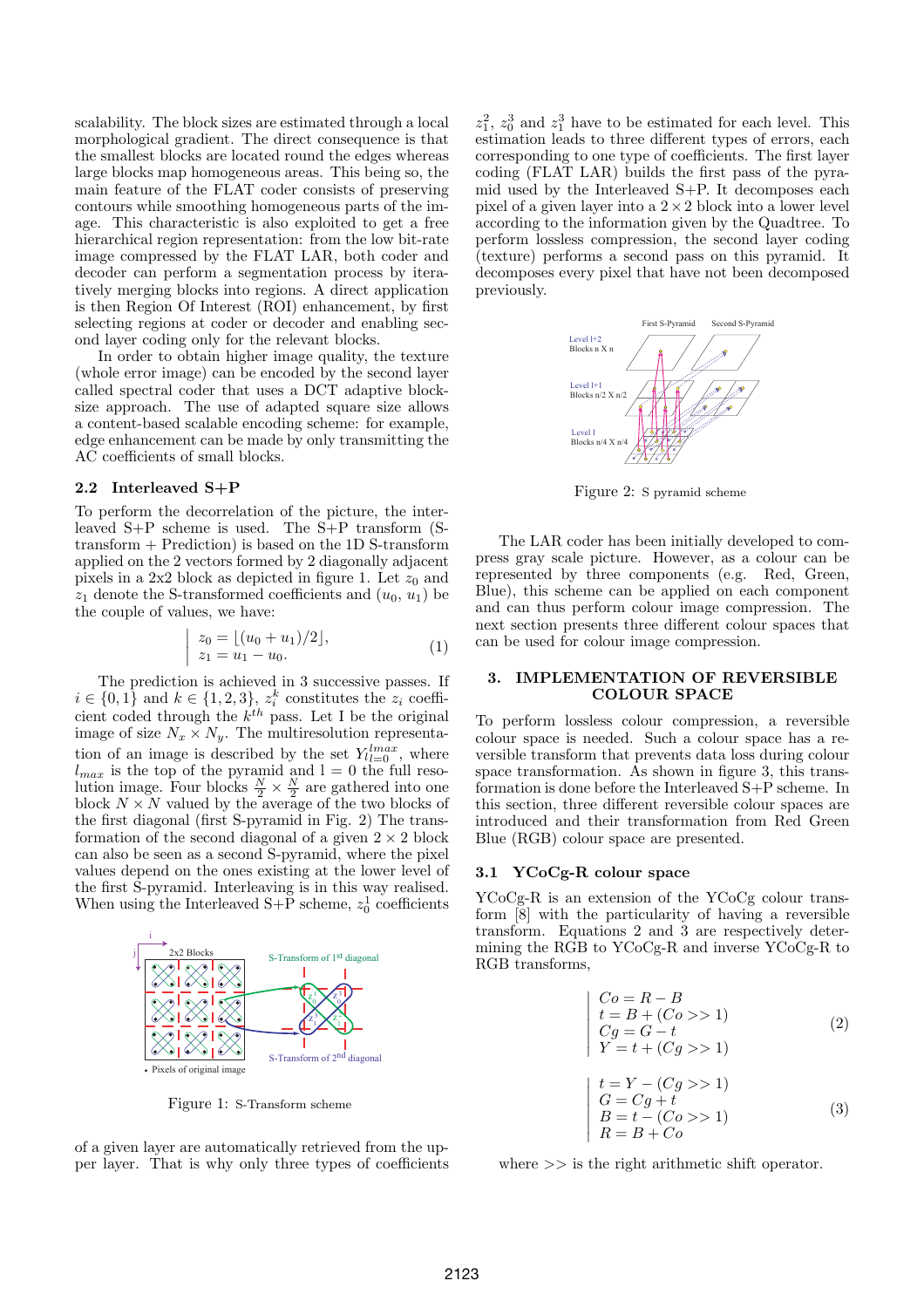

Figure 3: Lossless colour compression extension of LAR coder

This reversible colour transform benefits from a low complexity as the implementation requires only bitshifts and additions. YCoCg-R gives a direct access to the luminance component of the picture. A Microsoft patent restricts the use of this colour space. Therefore its implementation in a final product is more difficult. The results given here are only shown as a reference.

# 3.2 O1O2O3 colour space

The O1O2O3 colour space has a good compression efficiency [9]. Equations 4 and 5 are respectively determining the RGB to O1O2O3 and O1O2O3 to RGB transforms.

$$
\begin{cases}\nO1 = \left[\frac{R+G+B}{3} + 0.5\right] \\
O2 = \left[\frac{R-\cancel{B}}{2} + 0.5\right] \\
O3 = B - 2G + R\n\end{cases} (4)
$$

$$
\begin{vmatrix} B = O1 - O2 + \left[\frac{O3}{2} + 0.5\right] - \left[\frac{O3}{3} + 0.5\right] \\ G = O1 - \left[\frac{O3}{3} + 0.5\right] \\ R = O1 + O2 + O3 - \left[\frac{O3}{2} + 0.5\right] - \left[\frac{O3}{3} + 0.5\right] \end{vmatrix}
$$
 (5)

The study of this colour transform has been motivated by its good correlation with the Human Visual System. However, its implementation is very complex as it requires division by 3. Furthermore, O1, O2 and O3 components cannot be directly used to retrieve the luminance component.

### 3.3 YDbDr colour space

The YDbDr colour space is the reversible colour transform used in JPEG 2000 image codec. Equations 6 and 7 are respectively determining the RGB to YDbDr and YDbDr to RGB transforms.

$$
\begin{bmatrix} Y \\ Db \\ Dr \end{bmatrix} = \begin{bmatrix} 1/4 & 1/2 & 1/4 \\ 1 & -1 & 0 \\ 0 & -1 & 1 \end{bmatrix} \begin{bmatrix} R \\ G \\ B \end{bmatrix}
$$
 (6)

$$
\begin{bmatrix} R \\ G \\ B \end{bmatrix} = \begin{bmatrix} 1 & 3/4 & -1/4 \\ 1 & -1/4 & -1/4 \\ 1 & -1/4 & 3/4 \end{bmatrix} \begin{bmatrix} Y \\ Db \\ Dr \end{bmatrix}
$$
 (7)

This colour space features a low complexity as it requires only shift and addition operators to be calculated. Furthermore, the luminance component Y of the picture is directly accessible. Its computation is really fast on a camera using Bayer filter to retrieve colours.

These three colour spaces have been implemented in the LAR codec. They perform an initial decorrelation between the components of a colour image before applying the Interleaved S+P scheme. This decorrelation can be further improved by the mean of an adaptive intercomponent decorrelation presented in the next section.

# 4. ADAPTIVE INTER-COMPONENT DECORRELATION

Adaptive inter-component decorrelation is used directly after the Interleaved S+P scheme, as shown on figure 3. Figure 4 presents the correlation between R,G and B error images of the Interleaved S+P coding of "lena". Each dot corresponds to a pixel of the image with its coordinates being Red, Green or Blue values of this pixel. An important correlation can be observed between Red, Green and Blue components. Adaptive inter-component decorrelation uses this residual correlation. In case of highly correlated space colour such as RGB, a direct linear relation between components can be extrapolated. This scheme predicts error values of one component from error values of another using linear coefficients. Coefficients are computed for a small set of equally distributed points to keep a low complexity of implementation. Those coefficients can be easily and accurately computed in the case of a well correlated colour space. However, for decorrelated components such as YDbDr, O1O2O3 or YCoCg-R, inter component classification might be preferred. This classification is proposed in the next section and can be used together with the Adaptive inter-component decorrelation.

#### 5. INTER-COMPONENT CLASSIFICATION

An inter-component classification similar to the classification presented in [10] is performed after the Interleaved S+P scheme as shown on figure 3. Conditional entropy theory is used to improve the coding efficiency of the overall compression scheme. Its development has been motivated by the residual correlation existing between the error images coming from Interleaved S+P scheme. In figure 5 similarities can be observed between error images coming from the Interleaved S+P coding of "lena" picture in RGB colour space. Actually contours are more prone to have high error values whereas homogeneous areas produce low error values. Those areas tend to be the same between the different image components.

As the  $z_1^2$ ,  $z_0^3$  and  $z_1^3$  coefficients present different characteristics in terms of error distribution, the inter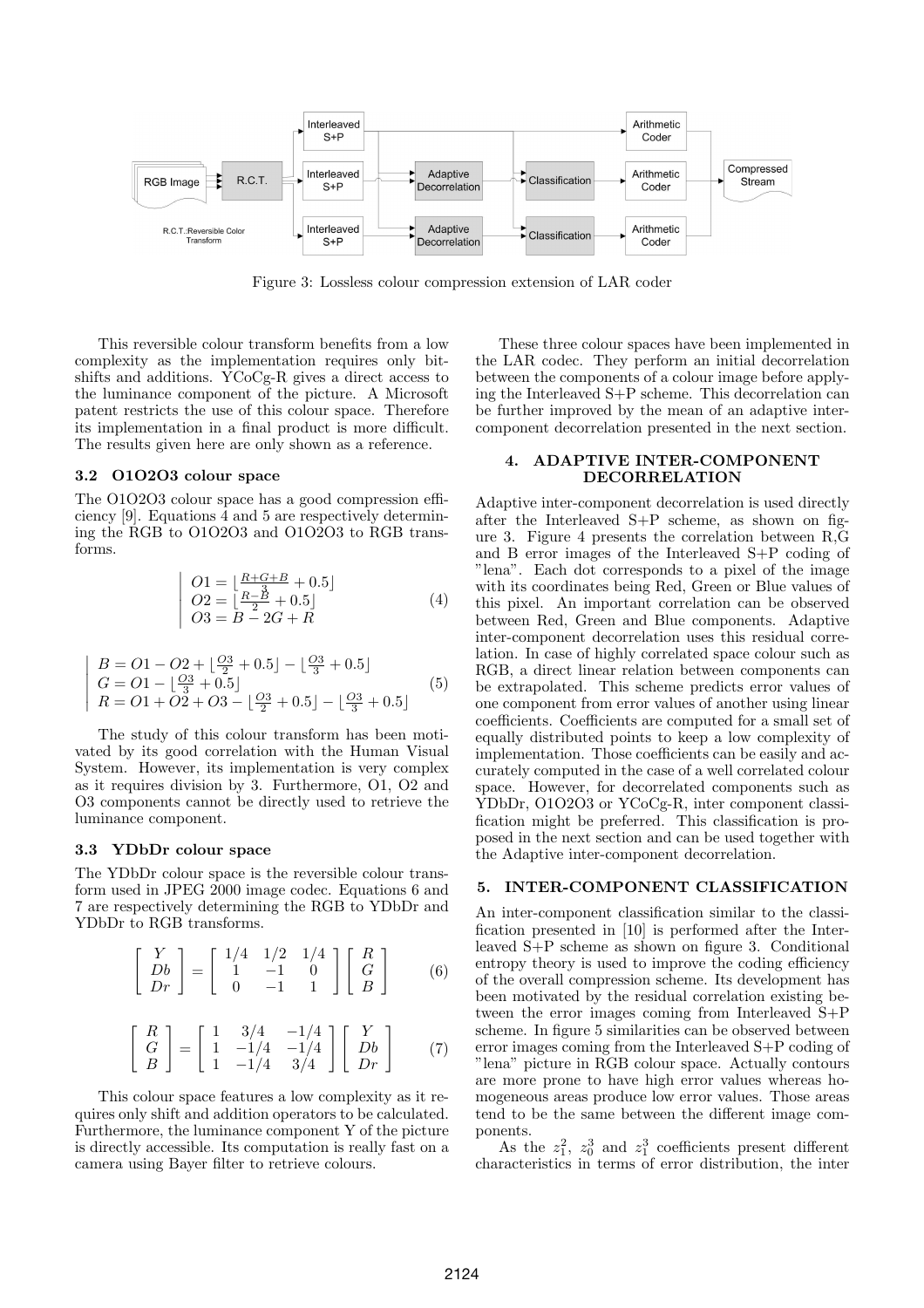

Figure 4: Error image correlation between RGB components of lena image



Figure 5: Error images of RGB components of lena image

component classification scheme is performed independently for each type of error. It leads to three different types of classification for both FLAT LAR and Texture. The aim of such context modeling is to perform discriminations inside each type of errors. Thus, coefficients of a given type producing the same error distributions are gathered into one context class.

The proposed Inter-chrominance Classification is performed according to the following algorithm. Let  $P_i$ be the  $i^{th}$  pixel of the image P and  $(P_i)$  its value. Let  $C_1, C_2$  and  $C_3$  be the three classes of the classification.

- 1. One of the three error images realised from the components is used as a reference Ref to code the other two  $P1, P2$ ,  $Ref$  is not modified.
- 2. Histogram of absolute values of (Ref) is computed.
- 3. A first error threshold T1 is determined according to the histogram mean.
- 4. A second error threshold T2 is determined according to the 3/4 of the histogram population.
- 5. For each pixel  $P1_i$  and  $P2_i$  of each other component, the value of the error  $R_i$  located at the same position in the reference image is extracted.
- 6.  $C_1 = \{P1_i \cup P2_i \mid abs((Ref_i)) < T1\}.$
- 7.  $C_2 = \{P1_i \cup P2_i \mid T1 \le abs((Ref_i)) < T2\}.$
- 8.  $C_3 = \{P1_i \cup P2_i \mid T2 \le abs((Ref_i))\}.$

### 6. RESULTS

A preliminary set of three pictures has been used to evaluate the performances of the proposed solution. This set includes peppers , mandrill and lena pictures (Table 1). Each of them has different characteristics: mandrill image has high frequencies whereas peppers image features large areas of identical colour. Finally Lena has both high frequencies and low frequencies respectively located in her hair and on the background. To obtain comparable results with other image coders such as JPEG2K,

a simple arithmetic coder has been used. Except for peppers picture, performing colour space decorrelation improves compression results. The YCoCg-R, O1O2O3 and YDbDR colour spaces offer an average 4% gain on mandrill picture and an average 2.5% gain on lena image. The specificity of peppers on colour spaces is due to the fact that this image has mainly two predominant colours, red and green. Therefore RGB colour space can, in this particular case, lead to better results.

Adaptive inter component decorrelation improves the compression ratio for all images and colour spaces. The most significant improvements are realised with RGB colour space. RGB being the most correlated colour space used in this work, adaptive inter component decorrelation can be more accurate and result in even better compression gain. Inter component classification leads also to better compression ratios for all images and all colour spaces. It even outperforms the adaptive decorrelation in few cases such as peppers picture with YCgCo-r and O1O2O3 colour spaces. However, in most cases, this classification is still less efficient than the adaptive inter component decorrelation, especially on the RGB colour space. Inter component classification can be used in addition with adaptive inter component decorrelation. For all images and colour spaces, compression results obtained with such schemes are improved when compared to the adaptive decorrelation and the classification used independently. These schemes used together lead to improvements especially for the RGB colour space with 0.3, 0.97 and 0.71 bpp gains respectively for peppers, mandrill and lena pictures. Finally, for all images, the best compression scheme in terms of compression ratio is obtained with RGB colour space and both adaptive inter component decorrelation and inter component classification. However to obtain better scalability, YDbDr colour space might be preferred due to its ability to directly retrieved the luminance.

When compared to the state of the art compression scheme JPEG2K, compression results obtained with the Interleaved S+P scheme, decorrelation and classification are better with each colour space. When using the RGB colour space,  $0.32$ ,  $0.20$  and  $0.46$  bpp gain can be observed respectively on peppers, mandrill and lena.

### 7. CONCLUSION

The Interleaved S+P scheme leads to interesting results for gray scale images. Therefore an extension of this scheme has been proposed here for lossless colour compression aiming at good performance. Firstly, three re-